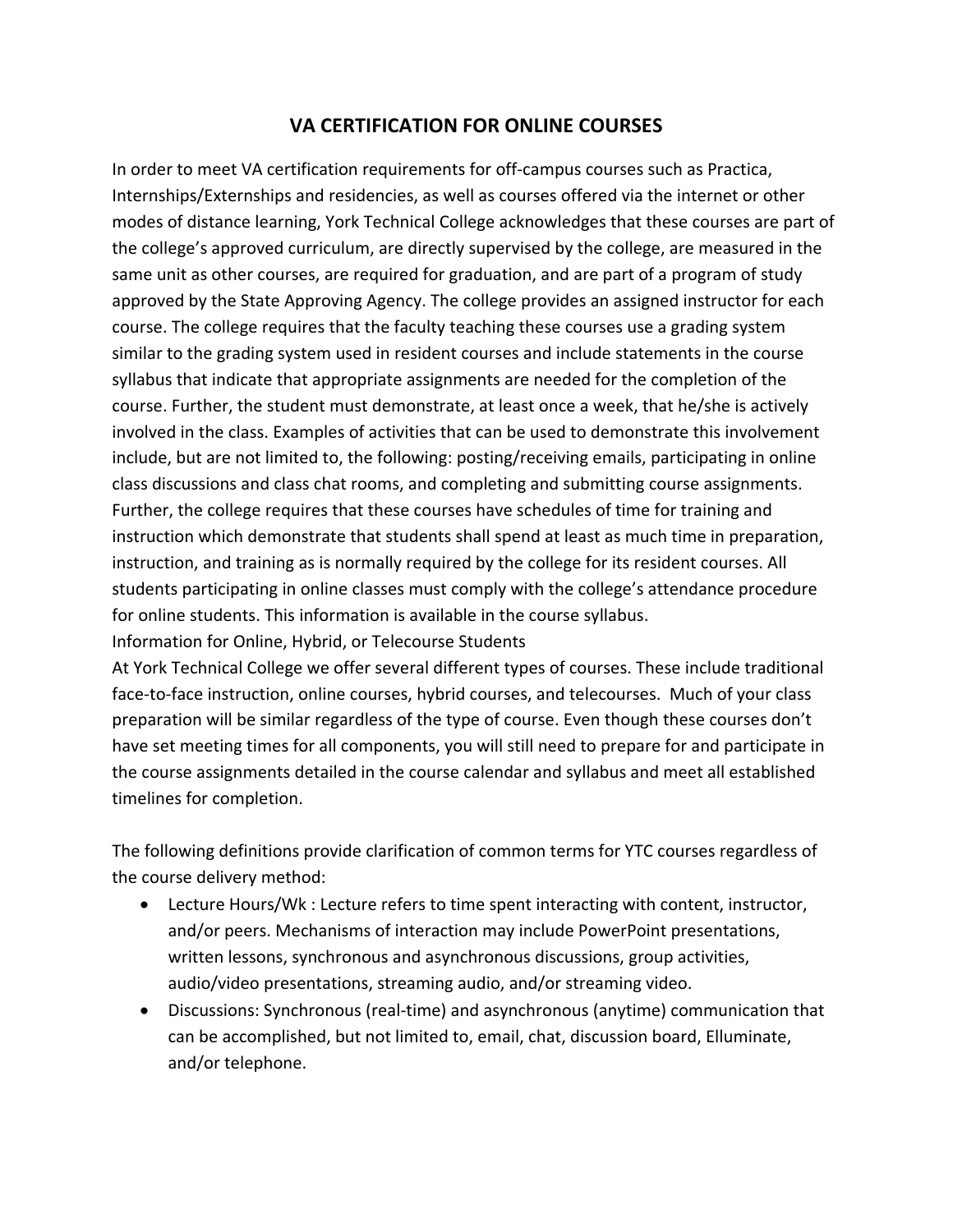- Assignments/Tests: An evaluation activity that can be delivered using the Internet or traditional methods.
- Student Conduct: Identical standards of conduct are expected regardless of delivery method.
- Attendance: Measured by student contact with instructor. Course contact can be defined as logging into the course and using a tool such as "Content," "Discussions," "Dropbox," or "Quizzes." Instructors should publish the required student contacts in the course materials given to students. Contact can also be defined as a phone call with the instructor or a face-to-face visit with the instructor.

The following statements clarify how standard policies are applied to students enrolled in online and telecourses:

- Evaluation Strategies/Grading: The grading system used for students enrolled in distance learning courses is the same as for students. in traditional classes.
- Assignments/Examinations: Distance learning students must complete all assignments and examinations using the same timeline for completion as those required for traditional students. All students will complete any assignments requiring a proctored setting in an approved Assessment Center.
- Contact Requirements: While all distance learning students are encouraged to maintain regular contact with their instructors, students who are receiving veterans' benefits are required to maintain weekly contact with their instructors to maintain eligibility for their VA benefits.
- Contact can be defined as an email, turning in an assignment, a phone call, logging into the course, or a face-to-face visit with the instructor. It is especially important that students contact the instructor at least once during the drop period and during the second week of the class to establish attendance in the course.
- Attendance Procedure for Distance Learning Students: York Technical College has an attendance policy that applies to both face-to-face and distance learning classes. If you miss 10% of the class, you may be withdrawn. In online classes, attendance is established by logging in to the course on a regular basis and /or completing assignments and assessments. Specific criteria for establishing attendance may be defined by individual instructors. Please contact your instructor for specific criteria within that course.